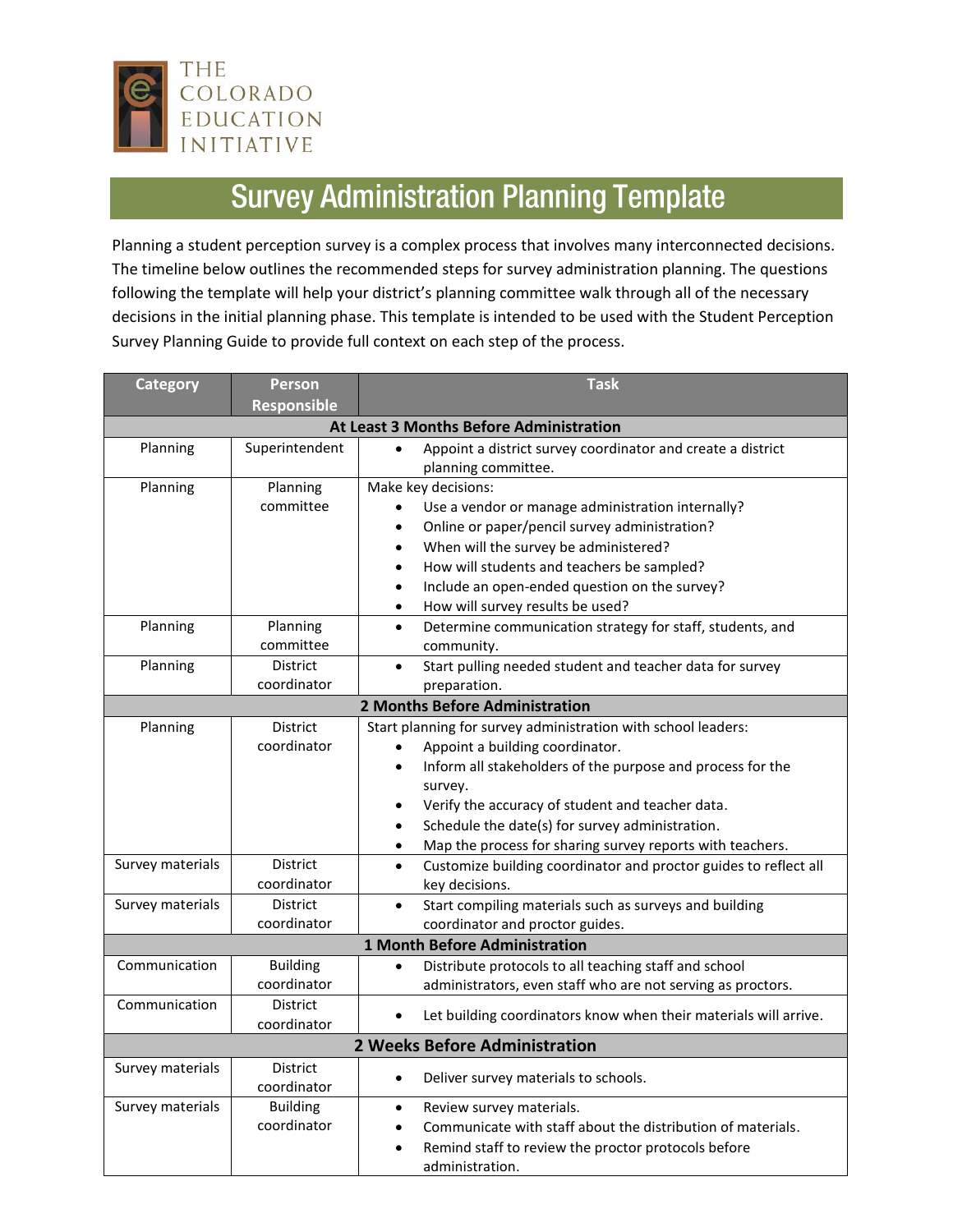| <b>Action Step</b>                                                    | <b>Considerations</b>                                                                                                                                                                                                                                | <b>Decision</b>                                                                   |  |
|-----------------------------------------------------------------------|------------------------------------------------------------------------------------------------------------------------------------------------------------------------------------------------------------------------------------------------------|-----------------------------------------------------------------------------------|--|
| Appoint a <i>district survey coordinator.</i>                         | A trusted colleague who can build goodwill, with:<br>$\bullet$<br>o Access to all principals and schools in the district<br>o Knowledge of district data systems and processes                                                                       | District survey coordinator:                                                      |  |
| Create a district planning committee.                                 | A variety of people to build transparency and create<br>$\bullet$<br>strong communication throughout your district<br>People who will share the reasoning behind key decisions<br>$\bullet$<br>with a broad audience of stakeholders                 | Chairperson: District survey coordinator<br>District and building administrators: |  |
|                                                                       |                                                                                                                                                                                                                                                      | Teachers, including teachers' association reps:                                   |  |
|                                                                       |                                                                                                                                                                                                                                                      | District data staff (e.g., IT, assessment/data office):                           |  |
| Key decision:<br>Use a vendor or manage administration<br>internally? | Cost vs. internal capacity<br>$\bullet$                                                                                                                                                                                                              | Vendors to explore:<br>$\bullet$                                                  |  |
|                                                                       |                                                                                                                                                                                                                                                      | Internal survey team:                                                             |  |
| Key decision:                                                         | Technology<br>$\bullet$                                                                                                                                                                                                                              | Select one:                                                                       |  |
| Online or paper/pencil survey                                         | Scheduling<br><b>C</b>                                                                                                                                                                                                                               | Online administration                                                             |  |
| administration?                                                       | Data quality                                                                                                                                                                                                                                         | Paper/pencil administration                                                       |  |
|                                                                       | Data entry                                                                                                                                                                                                                                           | Hybrid                                                                            |  |
|                                                                       | Timeline<br>Cost<br>$\bullet$                                                                                                                                                                                                                        |                                                                                   |  |
| Key decision:<br>When will the survey be administered?                | Timeline for results (e.g., if teachers need results for<br>$\bullet$<br>midyear reviews or other goal-setting conversations)<br>Other testing windows (e.g., district/school, course, TCAP)<br>$\bullet$<br>School holidays and breaks<br>$\bullet$ | Administration window:                                                            |  |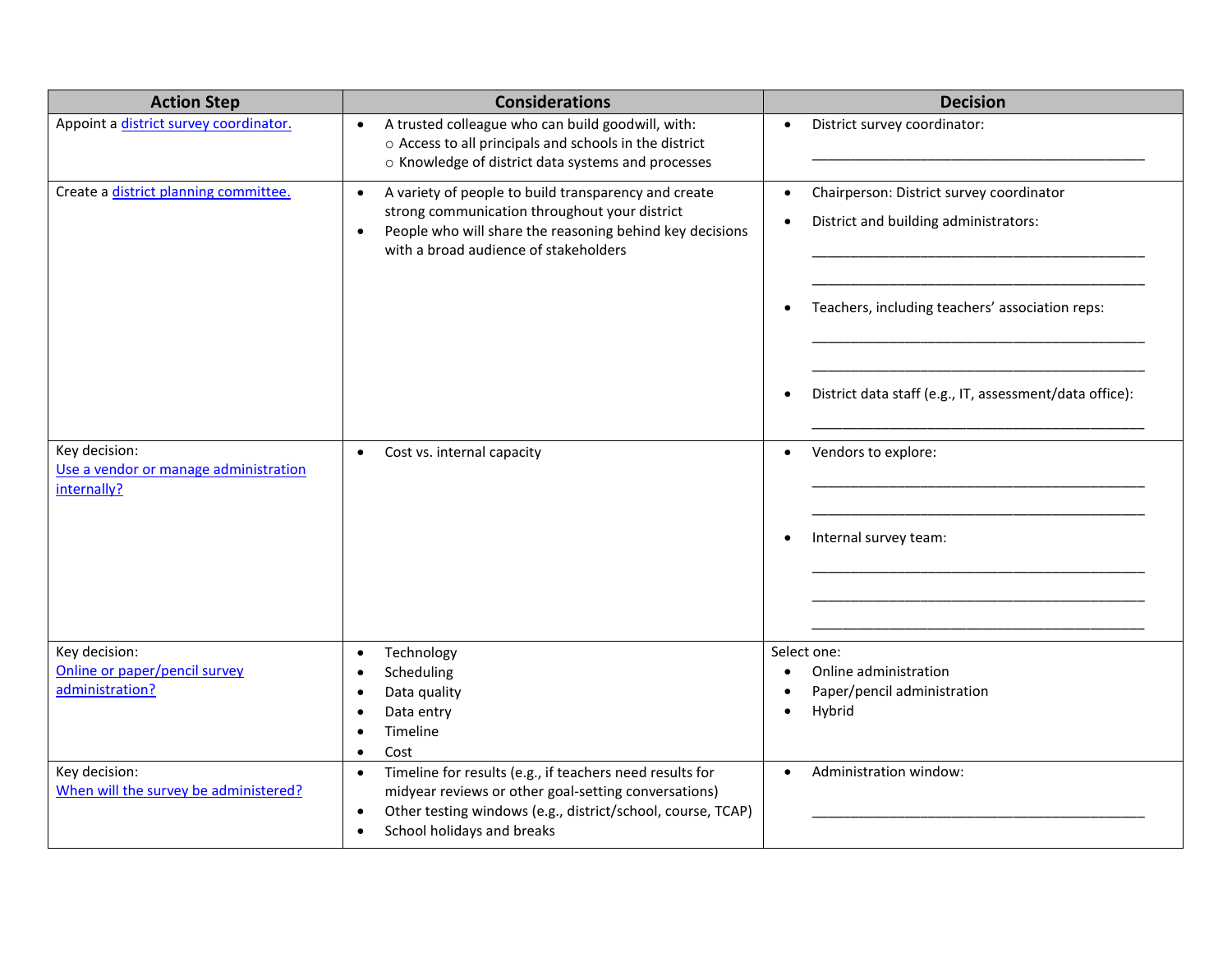| <b>Action Step</b>                                                       | <b>Considerations</b>                                                                                                                                                                                                                                                                                                                                          | <b>Decision</b>                                                                                                                                                                                                                                                                                                 |  |
|--------------------------------------------------------------------------|----------------------------------------------------------------------------------------------------------------------------------------------------------------------------------------------------------------------------------------------------------------------------------------------------------------------------------------------------------------|-----------------------------------------------------------------------------------------------------------------------------------------------------------------------------------------------------------------------------------------------------------------------------------------------------------------|--|
| Key decision:<br>How will students and teachers be<br>sampled?           | Teacher inclusion (e.g., all teachers vs. core teachers only)<br>$\bullet$<br>Student inclusion<br>$\bullet$<br>o Ensure students aren't inadvertently excluded or<br>"oversurveyed"<br>$\circ$ Consider inclusion $-$ and associated<br>accommodations - for ELLs and students with<br>disabilities<br>Sample size necessary for teachers to receive a report | Which teachers will participate?<br>$\bullet$<br>How will students be sampled (e.g., random sampling v.<br>sampling within class periods)?                                                                                                                                                                      |  |
| Key decision:<br>Include an open-ended question on the<br>survey?        | Value of open-ended feedback to teachers<br>$\bullet$<br>Capacity to clean open-ended data<br>$\bullet$                                                                                                                                                                                                                                                        | Will an open-ended question be included?<br>No.<br>will clean the data.<br><b>The Second Second Second Second Second Second Second Second Second Second Second Second Second Second Second Second Second Second Second Second Second Second Second Second Second Second Second Second Second Second Second </b> |  |
| Key decision:<br>How will survey results be used?                        | Use of results<br>$\bullet$<br>o "Hold-harmless" year<br>$\circ$ Formative tool<br>$\circ$ Part of the evaluation system<br>Process for sharing results and with whom<br>٠                                                                                                                                                                                     | Who will see teacher-level results?<br>$\bullet$<br>How will teachers use results to change practice?<br>-<br>Will results be included in the evaluation system?                                                                                                                                                |  |
| Determine communication strategy for<br>staff, students, and community.  | Communication of key decisions to stakeholders<br>$\bullet$<br>$\circ$ Who will communicate them?<br>$\circ$ What else do stakeholders need to know?                                                                                                                                                                                                           | Complete the communications template on the next page.                                                                                                                                                                                                                                                          |  |
| Start pulling needed student and teacher<br>data for survey preparation. | Necessary data elements<br>$\bullet$<br>Additional data to include for disaggregating results<br>$\bullet$                                                                                                                                                                                                                                                     | Use the data quality checklist at the end of this guide to<br>$\bullet$<br>answer the following questions:<br>What data do we have?<br>$\Omega$<br>Where is it housed?<br>$\Omega$<br>What additional data will we include?<br>$\circ$<br>Who will compile the data?<br>$\circ$<br>By when?<br>$\circ$          |  |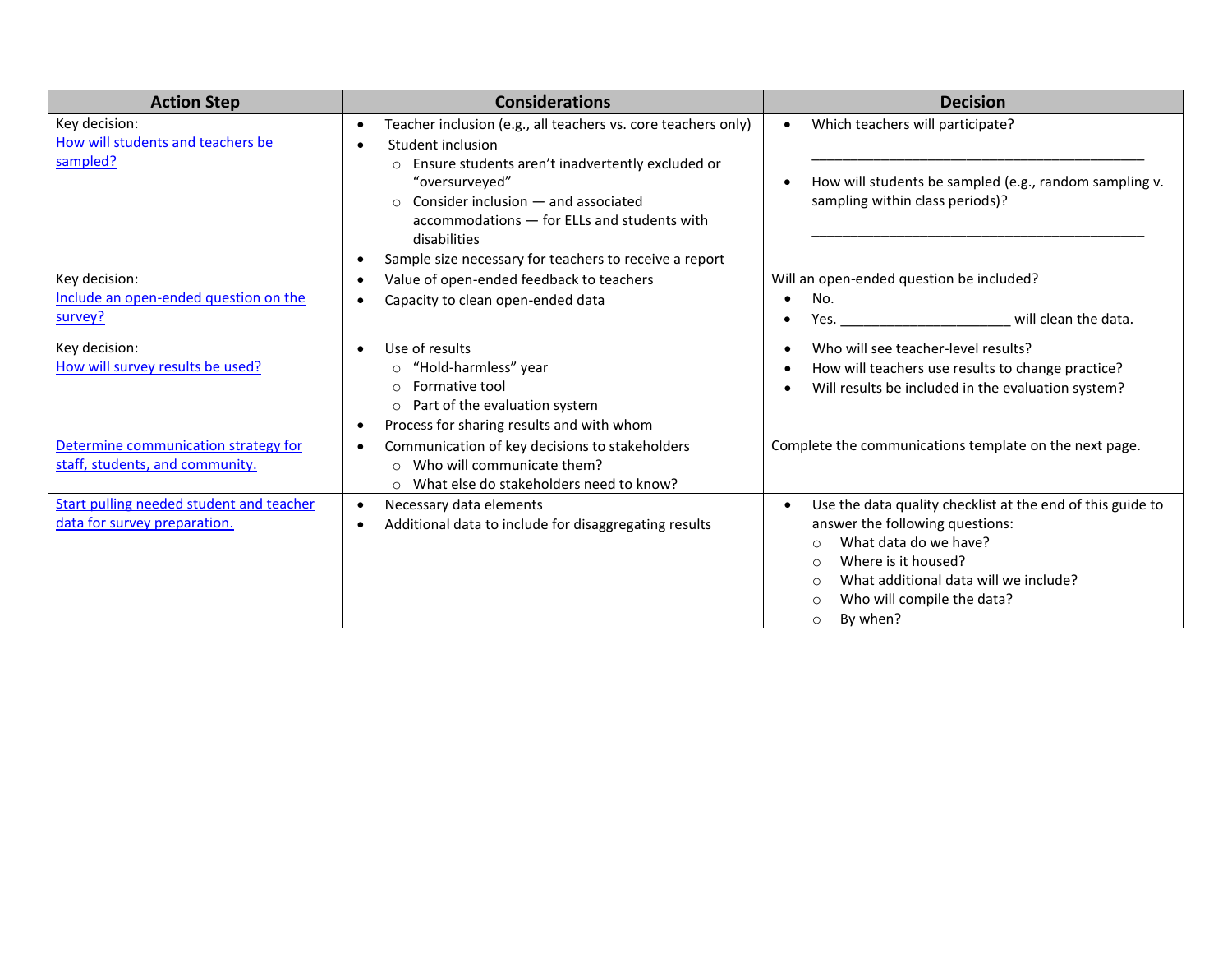## **Student Perception Survey Communications Plan**

|                | <b>Target Audience</b>                                                                                                                                                                                                                                                                                                                                                                                          |                                                                                                                                                                                                                                                                                                                                                                                                                              |                                                                                                                                                                                                                                                                                                                |                                                                                      |  |  |  |  |
|----------------|-----------------------------------------------------------------------------------------------------------------------------------------------------------------------------------------------------------------------------------------------------------------------------------------------------------------------------------------------------------------------------------------------------------------|------------------------------------------------------------------------------------------------------------------------------------------------------------------------------------------------------------------------------------------------------------------------------------------------------------------------------------------------------------------------------------------------------------------------------|----------------------------------------------------------------------------------------------------------------------------------------------------------------------------------------------------------------------------------------------------------------------------------------------------------------|--------------------------------------------------------------------------------------|--|--|--|--|
|                | <b>Principals</b>                                                                                                                                                                                                                                                                                                                                                                                               | <b>Teachers</b>                                                                                                                                                                                                                                                                                                                                                                                                              | <b>Students</b>                                                                                                                                                                                                                                                                                                | <b>Community Members</b>                                                             |  |  |  |  |
| KEY INFO       | When will survey administration<br>$\bullet$<br>happen?<br>Who will participate?<br>$\bullet$<br>How will students be assigned to<br>teachers?<br>How will surveys be administered?<br>Paper/pencil or online<br>$\circ$<br>Administration schedule<br>$\circ$<br>Student accommodations<br>$\circ$<br>Who will proctor surveys?<br>$\bullet$<br>When will results be distributed?<br>How will results be used? | When will survey administration<br>happen?<br>Who will participate?<br>$\bullet$<br>How will students be assigned to<br>teachers?<br>How will surveys be administered?<br>$\bullet$<br>Paper/pencil or online<br>$\circ$<br>Administration schedule<br>$\circ$<br>Student accommodations<br>$\circ$<br>Who will proctor surveys?<br>$\bullet$<br>When will results be distributed?<br>How will results be used?<br>$\bullet$ | When will survey administration<br>$\bullet$<br>happen?<br>Who will participate?<br>$\bullet$<br>How will surveys be administered?<br>$\bullet$<br>Paper/pencil or online<br>$\circ$<br>Administration schedule<br>$\circ$<br>Who will proctor surveys?<br>$\bullet$<br>How will results be used?<br>$\bullet$ | When will survey administration<br>happen?<br>How will results be used?<br>$\bullet$ |  |  |  |  |
|                | Why they should care about the SPS:<br>Most important spokespeople for this group:                                                                                                                                                                                                                                                                                                                              | Why they should care about the SPS:<br>Most important spokespeople for this group:                                                                                                                                                                                                                                                                                                                                           | Why they should care about the SPS:<br>Most important spokespeople for this group:                                                                                                                                                                                                                             | Why they should care about the SPS:<br>Most important spokespeople for this group:   |  |  |  |  |
|                |                                                                                                                                                                                                                                                                                                                                                                                                                 |                                                                                                                                                                                                                                                                                                                                                                                                                              |                                                                                                                                                                                                                                                                                                                |                                                                                      |  |  |  |  |
| QUESTIONS      | Channels of communication to employ:                                                                                                                                                                                                                                                                                                                                                                            | Channels of communication to employ:                                                                                                                                                                                                                                                                                                                                                                                         | Channels of communication to employ:                                                                                                                                                                                                                                                                           | Channels of communication to employ:                                                 |  |  |  |  |
| <b>GUIDING</b> | Needed communication materials: *                                                                                                                                                                                                                                                                                                                                                                               | Needed communication materials: *                                                                                                                                                                                                                                                                                                                                                                                            | Needed communication materials: *                                                                                                                                                                                                                                                                              | Needed communication materials: *                                                    |  |  |  |  |
|                | Upcoming opportunities to communicate:                                                                                                                                                                                                                                                                                                                                                                          | Upcoming opportunities to communicate:                                                                                                                                                                                                                                                                                                                                                                                       | Upcoming opportunities to communicate:                                                                                                                                                                                                                                                                         | Upcoming opportunities to communicate:                                               |  |  |  |  |
|                | Timeline for communication:                                                                                                                                                                                                                                                                                                                                                                                     | Timeline for communication:                                                                                                                                                                                                                                                                                                                                                                                                  | Timeline for communication:                                                                                                                                                                                                                                                                                    | Timeline for communication:                                                          |  |  |  |  |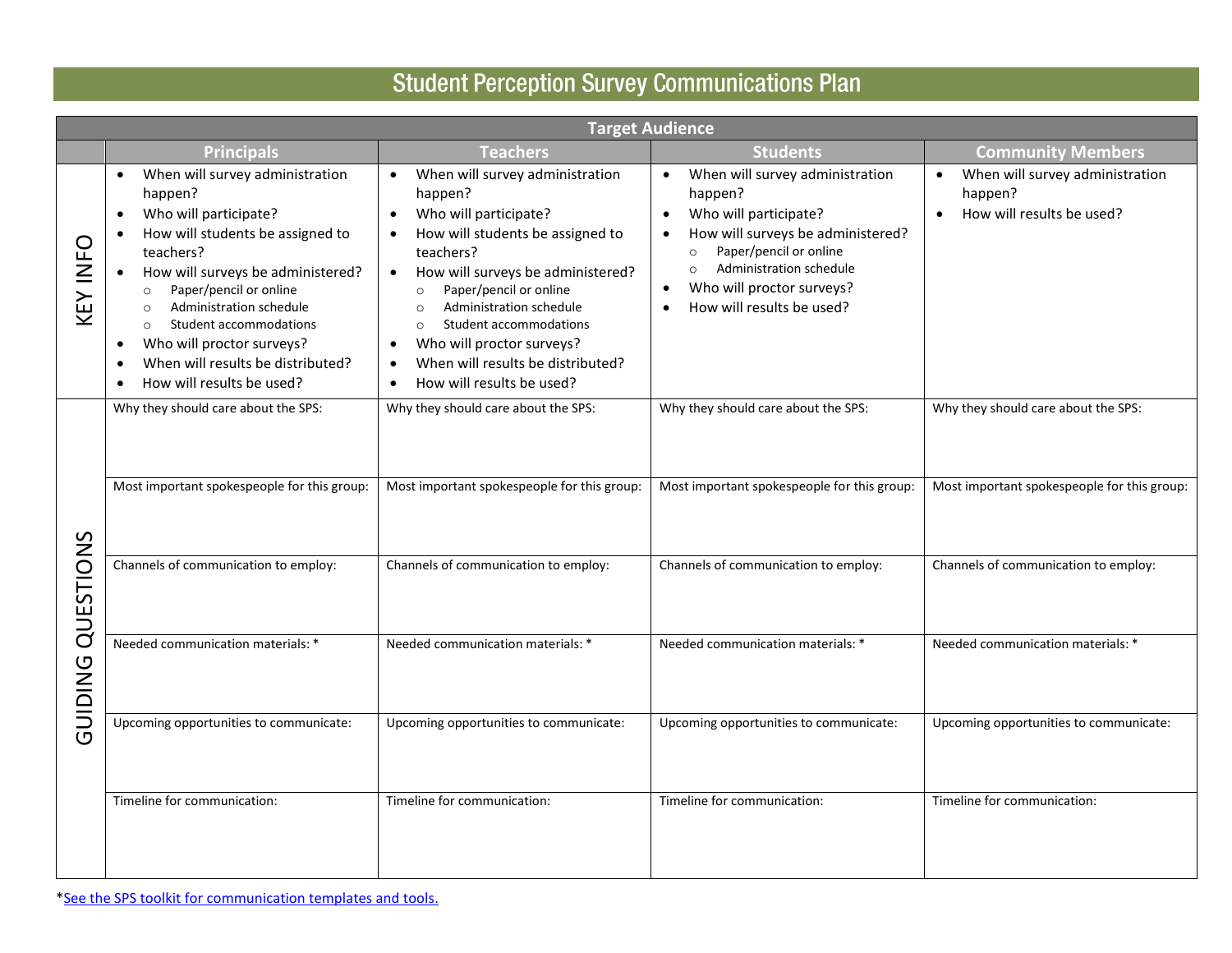#### **OVERALL RECOMMENDATIONS**

- **Uniform Data:** Data should be uniform for schools across your district. It may be helpful to have a single individual acting as the "data contact" who will organize the data for the entire district to ensure that data is consistent across all schools.
- **Complete Data:** Certain data elements are imperative for accurate administration and reporting. If your district or school does not track one of these data elements, it may be helpful to assign that data element for the purpose of survey administration.
	- o Educator identifier (EDID) numbers: If you do not collect Teacher EDID numbers, you could use districtlevel ID numbers instead.
	- o State-assigned student identifier (SASID) numbers: If you do not collect SASID numbers, you could use district-level ID numbers instead.
	- o Teacher, student, and course names.
	- o Grade (all levels) and period (secondary only) information for every student.
- **Nonrelevant Data:** All data not relevant to the survey administration should be removed:
	- o School staff who should not be assessed (e.g., administrative staff, librarians, counselors, homeroom teachers, advisory and career path teachers)
	- o Teachers who opt out of the survey if that is a choice provided to them by the district
	- o Student teachers
	- o Students who do not attend school in person (e.g., take classes online only)
	- o Records for other semesters, trimesters, or quarters
- **Unique Data Qualities:** The unique qualities of your schools must also be considered when planning survey administration, including block schedules, groups of students who do/don't have certain electives, etc.

#### **ELEMENTARY DATA**

- **Homeroom Teachers**
	- o List homeroom teachers only once. Remove duplicates if they are listed multiple times for the different classes that they teach with the same group of students (e.g., 3<sup>rd</sup> grade math, 3<sup>rd</sup> grade science, 3<sup>rd</sup> grade social studies).
	- o Indicate if homeroom teachers have students in multiple classrooms and/or grades.
	- o Ensure that all students have a record for their homeroom teacher, unless students do not attend homeroom (e.g., students only participate in classes taught by specialists).
- **Specialist Teachers:** Ensure that all students have a record for every specialist that they see. For example, if all 5<sup>th</sup> graders take PE, then all students should be assigned to that teacher in the district data system.

### **SECONDARY DATA**

#### **Period Information**

- o Include easily interpretable period numbers in the file.
- $\circ$  Ensure that the periods are not listed more than once for the same student (e.g., a student has period 1 two times with two different teachers).
	- If this occurs because different days have different schedules, an additional column could be added that indicates to which day each period belongs to (e.g., A or B days).
- o Remove periods that should not be included in the selection (e.g., lunch period, advisory period).